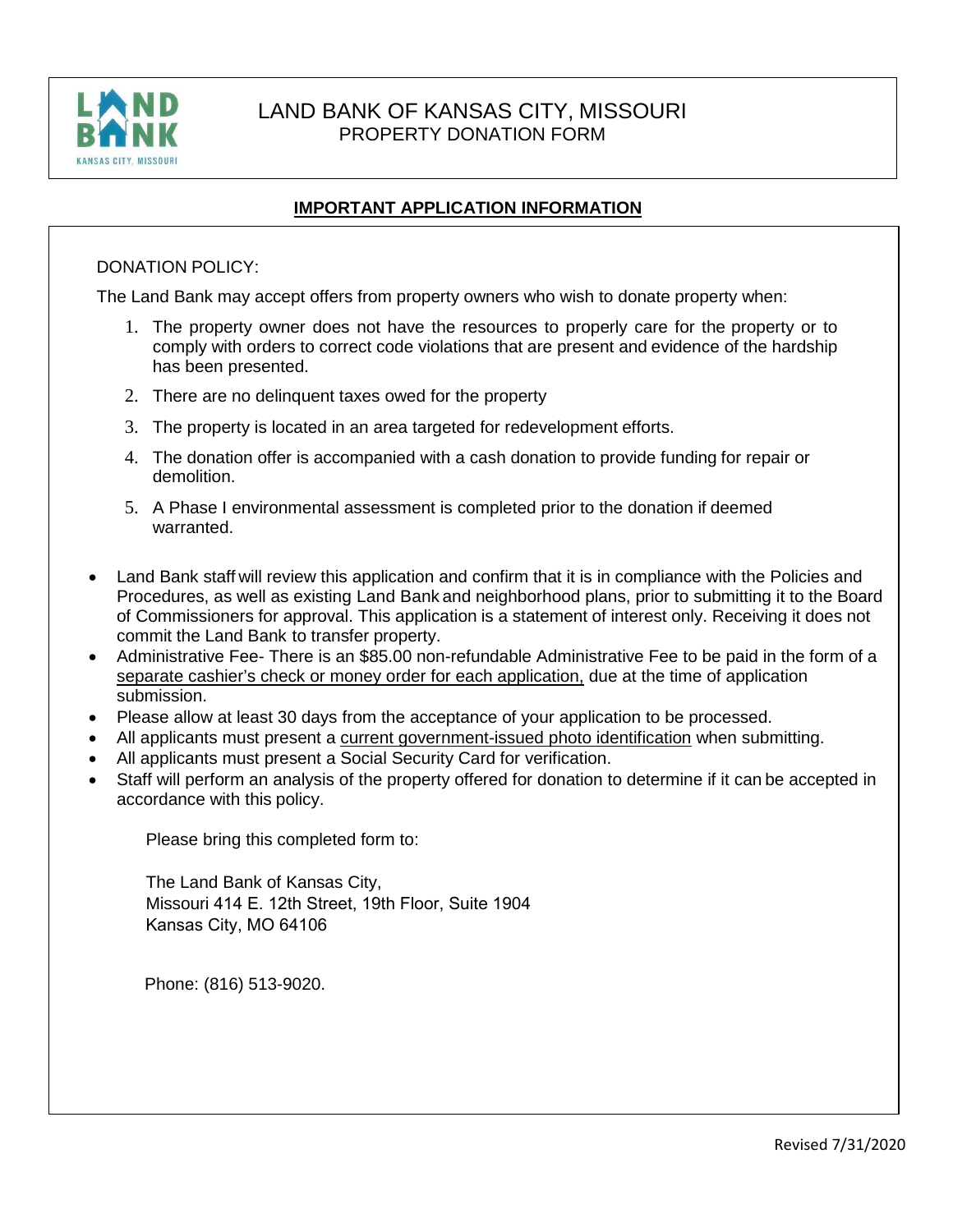# LAND BANK OF KANSAS CITY, MISSOURI PROPERTY DONATION FORM

| Daytime Phone #: 1.1.1.2010 Alternate Phone #: 2.2.2.2.2.2.2.2.2.2.2.2.2.2.2.2.2.                                                                                                                                                                                                                                                                                                                                                                          |  |                           |  |
|------------------------------------------------------------------------------------------------------------------------------------------------------------------------------------------------------------------------------------------------------------------------------------------------------------------------------------------------------------------------------------------------------------------------------------------------------------|--|---------------------------|--|
|                                                                                                                                                                                                                                                                                                                                                                                                                                                            |  |                           |  |
| PROPERTY INFORMATION                                                                                                                                                                                                                                                                                                                                                                                                                                       |  |                           |  |
|                                                                                                                                                                                                                                                                                                                                                                                                                                                            |  |                           |  |
| Are there any real estate taxes that are delinguent?<br>the control of the control of the                                                                                                                                                                                                                                                                                                                                                                  |  |                           |  |
| If so, will you bring them current before the donation of the property?                                                                                                                                                                                                                                                                                                                                                                                    |  |                           |  |
| Amount of cash donation included with the property to assist with<br>$\frac{1}{2}$<br>maintenance, repairs, or demolition that may be needed:                                                                                                                                                                                                                                                                                                              |  |                           |  |
| Is there a mortgage against the property?                                                                                                                                                                                                                                                                                                                                                                                                                  |  | <u> The Communication</u> |  |
| Attach the following documents, along with the application:<br>Applicant Initials:<br>1. A cover letter or other written statement why you would like to donate the<br>property to the Land Bank of Kansas City, Missouri.<br>2. A current title report for the property                                                                                                                                                                                   |  |                           |  |
| I certify that I am the owner of the property listed above and that I am offering to donate the<br>property to the Land Bank of Kansas City, Missouri. This offer is made because I do not have the<br>resources to maintain the property and I am willing to provide documentation regarding my financial<br>condition if it is requested. I understand that this offer does not commit the Land Bank of Kansas<br>City, Missouri to accept the property. |  |                           |  |
|                                                                                                                                                                                                                                                                                                                                                                                                                                                            |  |                           |  |
|                                                                                                                                                                                                                                                                                                                                                                                                                                                            |  |                           |  |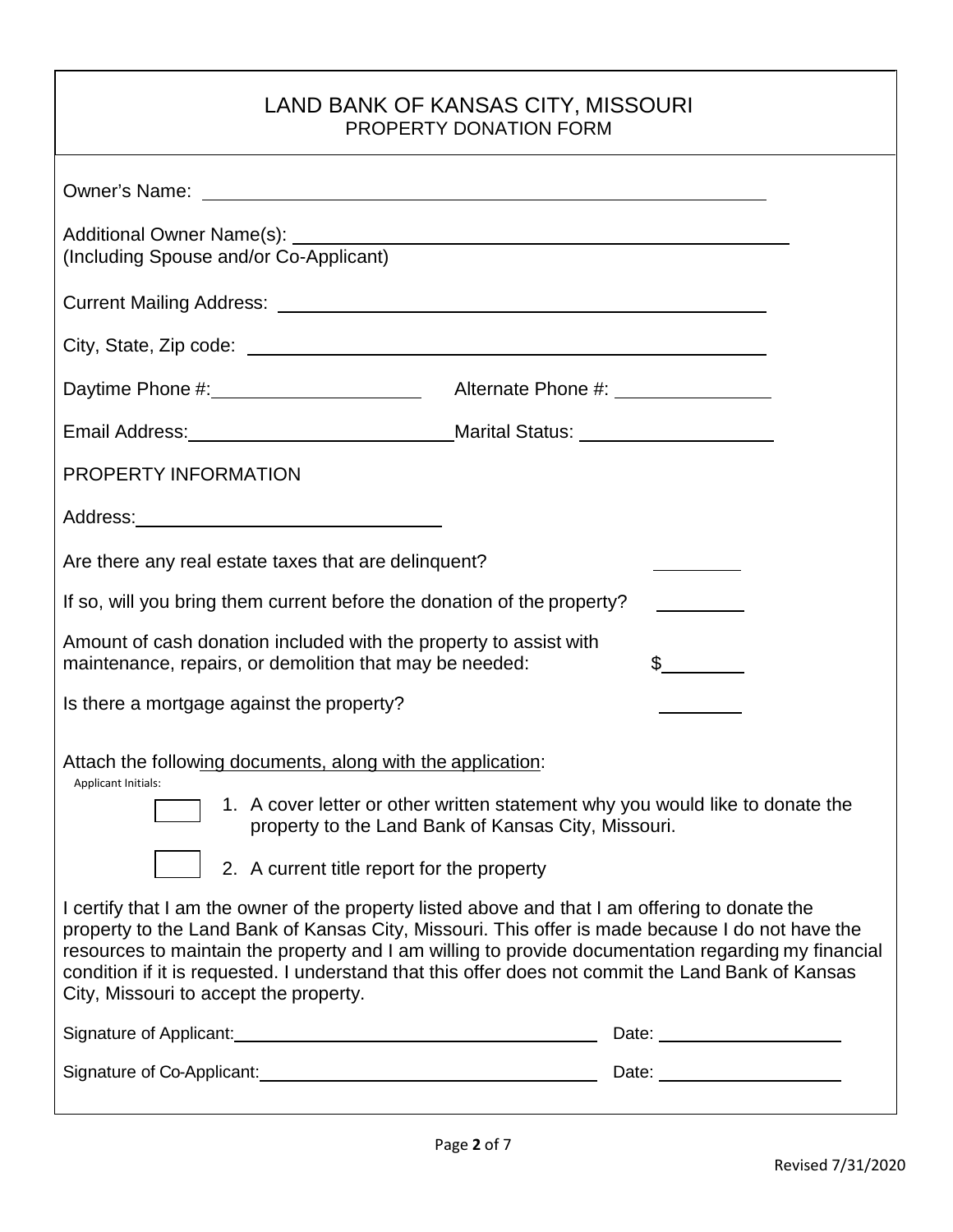| LAND BANK OF KANSAS CITY, MISSOURI                                                                             |
|----------------------------------------------------------------------------------------------------------------|
| Have you previously purchased property from Land Bank of Kansas City or Kansas City Homesteading<br>Authority? |
| Yes No                                                                                                         |
| If so, please list the street addresses of all previously purchased properties.                                |
|                                                                                                                |
|                                                                                                                |
| Please list the addresses of all owned properties.                                                             |
|                                                                                                                |
|                                                                                                                |
|                                                                                                                |

| Date Verified: | Initials: | <b>INTERNAL USE ONLY- LAND BANK STAFF TO COMPLETE</b>                                                  |
|----------------|-----------|--------------------------------------------------------------------------------------------------------|
|                |           | 1)<br>A Cover letter or written statement is included.<br>2) A current title report has been provided. |
|                |           | 3)<br>Owner is current on property taxes.                                                              |
|                |           | All owned properties are listed.<br>4)                                                                 |
|                |           |                                                                                                        |
|                |           |                                                                                                        |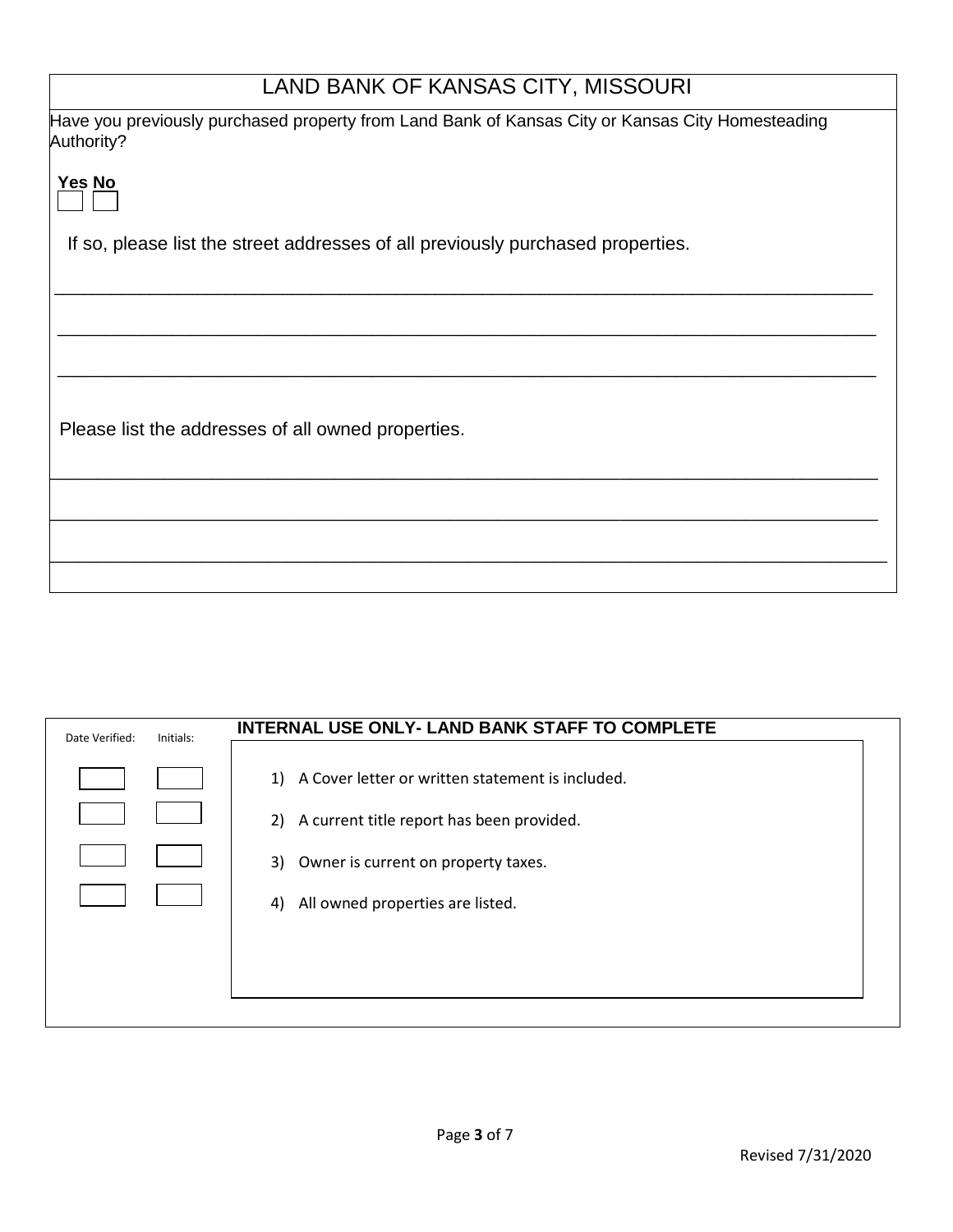### **Owner Questions For Donated Property**

\_\_\_\_\_\_\_\_\_\_\_\_\_\_\_\_\_\_\_\_\_\_\_\_\_\_\_\_\_\_\_\_\_\_\_\_\_\_\_\_\_\_\_\_\_\_\_\_\_\_\_\_\_\_\_\_\_\_\_\_\_\_\_\_\_\_\_\_\_\_\_

- 1. Name and title of person responding to this questionnaire?
- 2. Relationship between person identified in #1 and Property owner?
- 3. Property owner name?
- 4. Length of ownership?
- 5. Who was the previous owner and for how long did they own the Property?

6. For what purpose(s) has the current owner used the Property?

\_\_\_\_\_\_\_\_\_\_\_\_\_\_\_\_\_\_\_\_\_\_\_\_\_\_\_\_\_\_\_\_\_

7. Is the Property currently **occupied**? If so, by whom and for what purpose(s) (please provide names of tenants using structures and land for agricultural purposes)

\_\_\_\_\_\_\_\_\_\_\_\_\_\_\_\_\_\_\_\_\_\_\_\_\_\_\_\_\_\_\_\_\_\_\_\_\_\_\_\_\_\_\_\_\_\_\_\_\_\_\_\_\_\_\_\_\_\_\_\_\_\_\_\_\_\_

- 8. Do you have any knowledge of when the **Property was first developed** and what the use has been since that time? If so, please provide details.
- 9. Have any **hazardous chemicals or petroleum products** been used or stored on the Property (current or historical usage)?
	- a. If so, provide details regarding the types and quantities of chemicals, as well as their area of usage on the Property.

\_\_\_\_\_\_\_\_\_\_\_\_\_\_\_\_\_\_\_\_\_\_\_\_\_\_\_\_\_\_\_\_\_\_\_\_\_\_\_\_\_\_\_\_\_\_\_\_\_\_\_\_\_\_\_\_\_\_\_\_\_\_\_\_\_\_\_\_\_\_\_\_\_\_\_\_\_\_\_\_\_\_\_\_\_\_\_\_\_\_\_\_\_\_\_\_\_\_\_\_\_\_\_\_\_\_

- 10. Has any of the property been used for **waste disposal** of any kind (such as dumping, burning, burying, etc.)?
	- a. If so, provide details regarding types of waste and disposal locations, etc.
- 11.Has there been any **dumping** on the property by others?
	- a. If so, provide details regarding types of waste, locations, if the waste was removed,etc.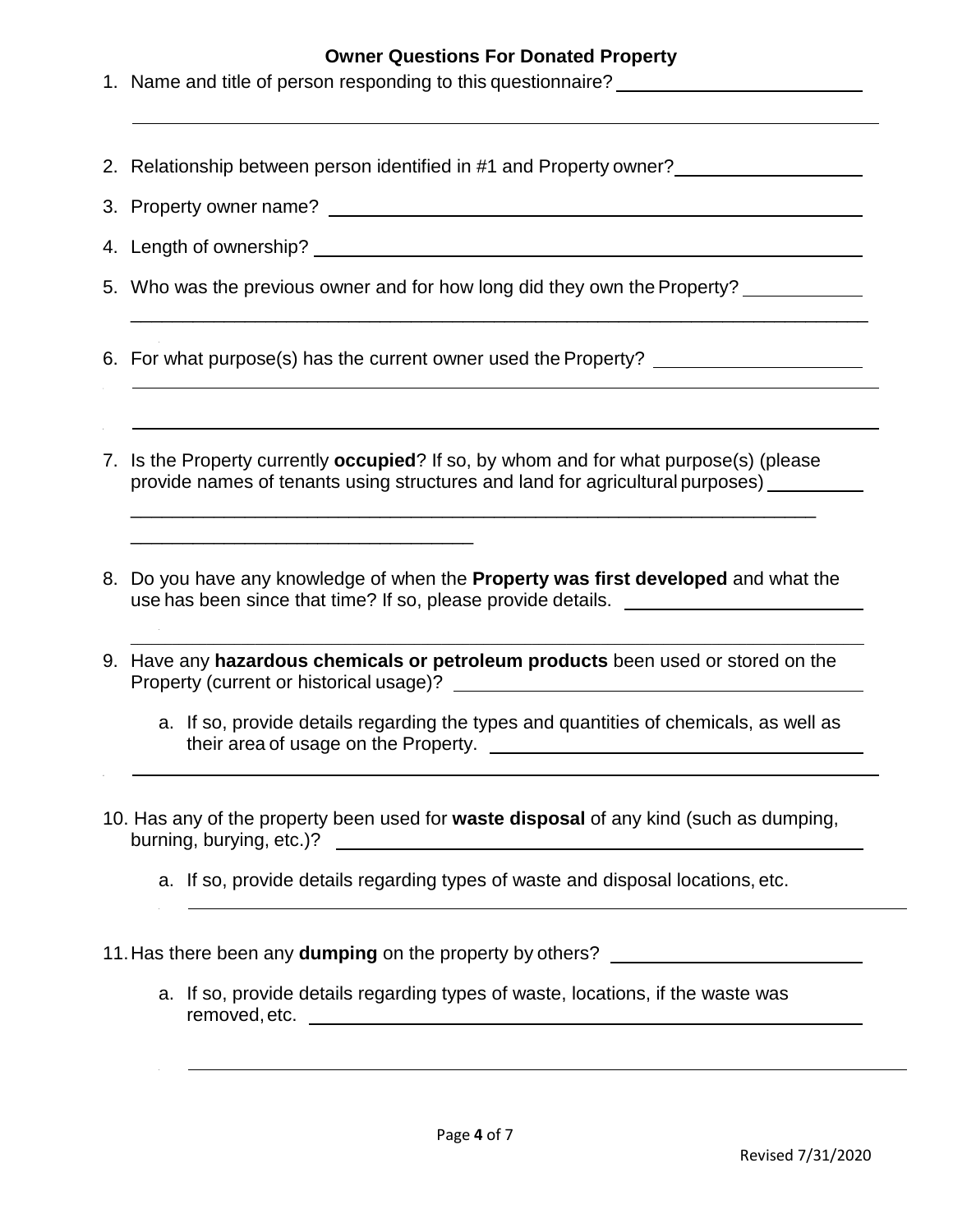- 12.Do you have any knowledge of **underground storage tanks (USTs)** (current or past) on the Property?
- a. If so, provide details regarding location(s), size(s), contents, tank removal information (if no longer present), sampling information upon removal, etc. 13.Do you have any knowledge of **aboveground storage tanks (ASTs)** (current or past) on the Property? <u>example and the Property?</u> a. If so, provide details regarding location(s), size(s), contents, tank removal information (if no longer present), sampling information upon removal, etc. 14.Are you aware of any **spills/releases** of petroleum products or other hazardous chemicals on the Property? a. If so, provide details regarding location(s), size(s), type of spill, cleanup, information, sampling information, etc. 15.Has anyone ever collected **soil or groundwater samples** on the Property? a. If so, where and why were samples collected? \_\_\_\_\_\_\_\_\_\_\_\_\_\_\_\_\_\_\_\_\_\_\_\_\_\_\_\_\_\_\_\_
	- b. Please provide copies of any reports related to the sampling efforts; including analytical results.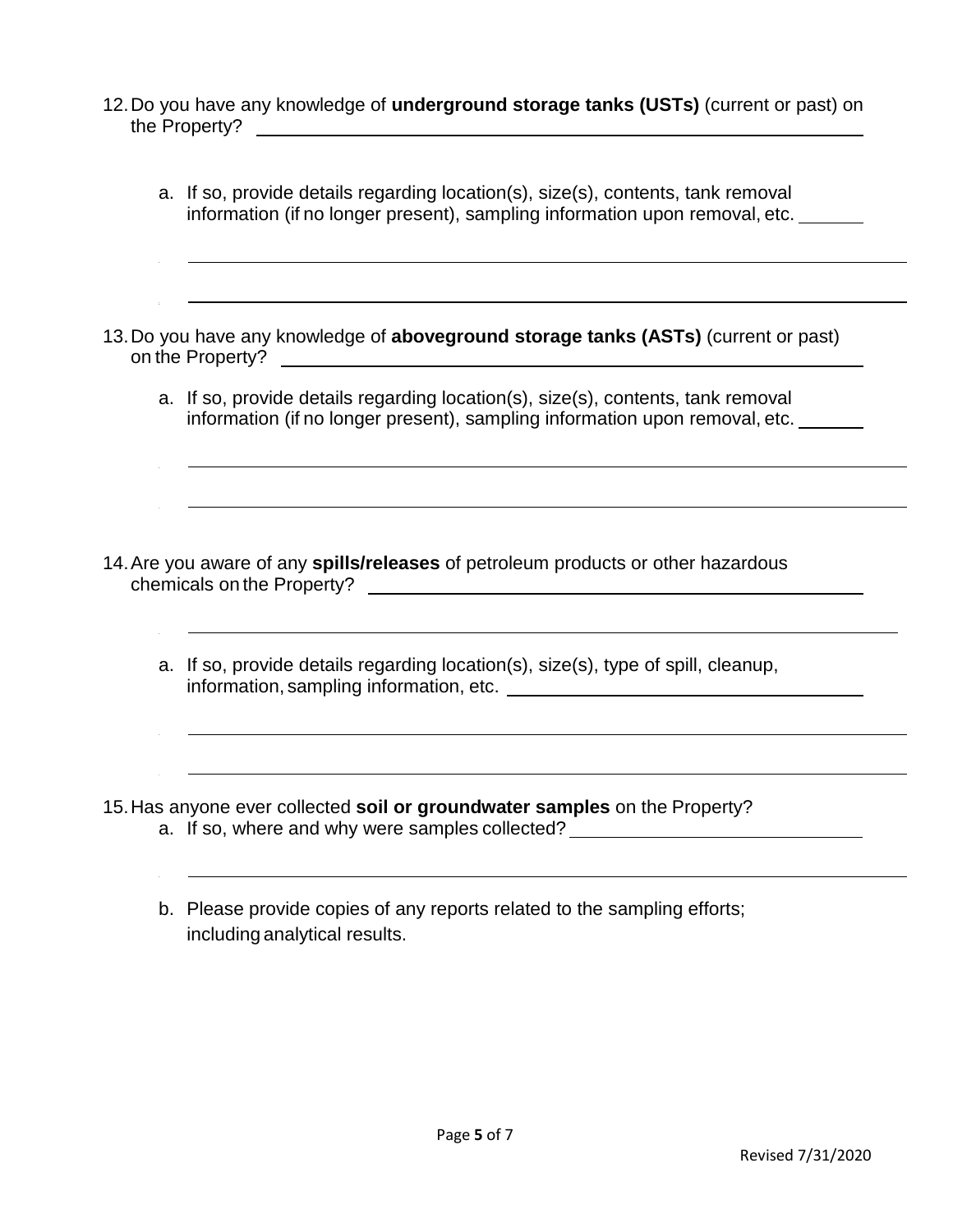- 16.Are there currently or formerly **wells** of any kind (private, public, drinking, irrigation, monitoring, oil, gas, etc.) that on the Property?
	- a. If so, please provide details regarding their location, type/use, status (closed, in use, age of well, depth of well, company that drilled well, analytical results related to water quality, etc.)
- 17. Is the property on the public (city/county) **water system**?
	- a. If so, how long has it been connected to the city/county system?
- 18.Are there any **structures** (current or past) on the Property (such as a house, barn, storage building, etc.)?
	- a. If so, please provide details regarding their former location, use, age, etc.
- 19. If currently or previously, how are structures **heated and cooled** (natural gas, electric, etc.)?
- 20.Are there any **septic systems** (current or past) on the property?
	- a. If so, please provide details regarding location of septic tank(s), status, etc.
- 21.Is the property on the public (city/county) **sewer system**?
	- a. If so, how long has it been connected to the city/county system?
- 22.Are there any transformers or other electrical equipment on the property that contain **PCBs**?

 $\overline{\phantom{a}}$  , and the contribution of the contribution of the contribution of the contribution of the contribution of the contribution of the contribution of the contribution of the contribution of the contribution of the